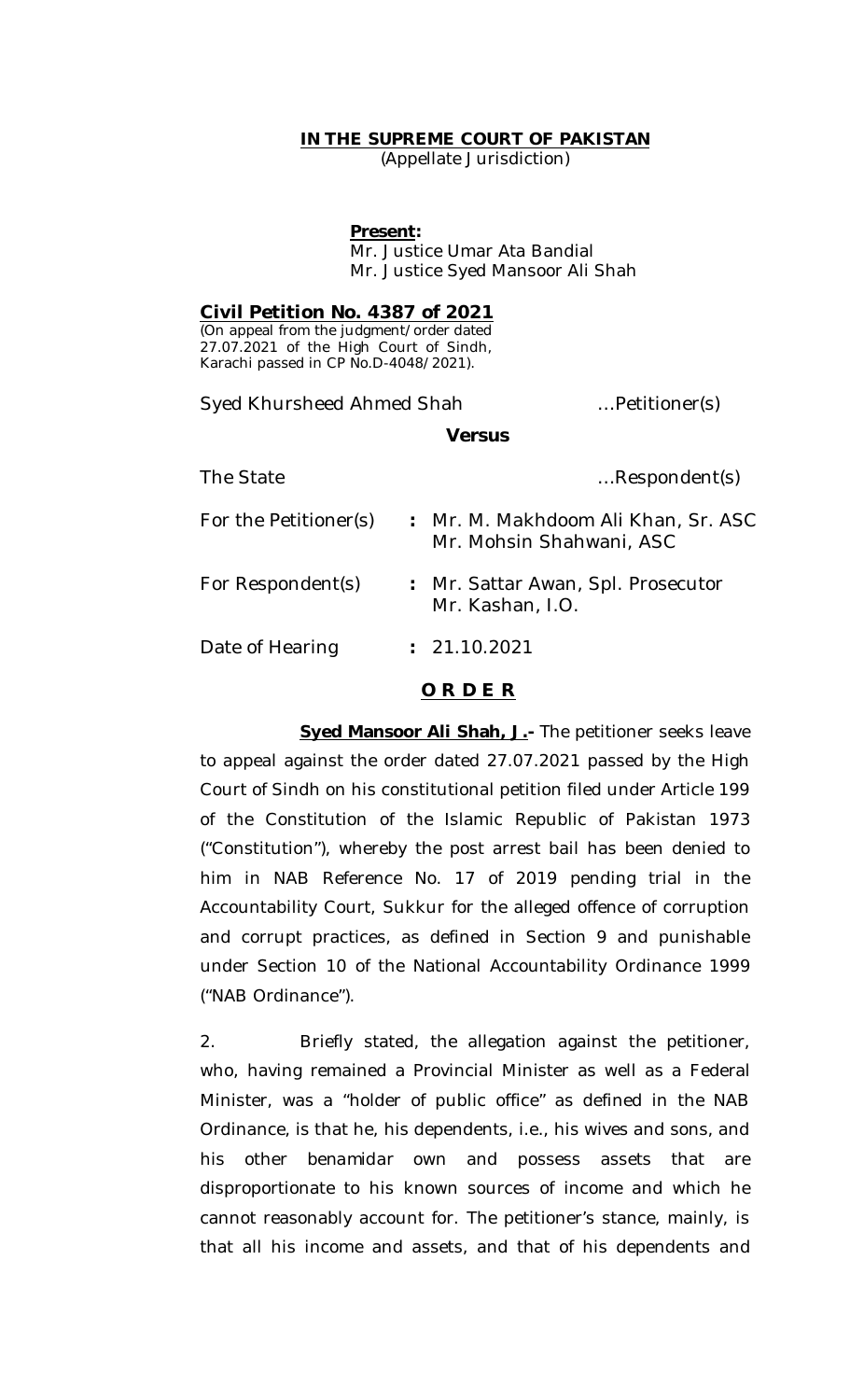independent family members, are duly accounted for in their annual tax returns and declarations of assets, that the value of their assets shown by the NAB is baseless and exorbitant, and that the properties of his alleged *benamidar* are not his. The petitioner also relies upon the closure of earlier investigation on the same allegations by the then Chairman, NAB and approval of that closure by the High Court in the case reported as *Syed Khursheed Ahmad Shah v. NAB* (SBLR 2014 Sindh 821).

3. The High Court has declined grant of the relief prayed for to the petitioner with the findings that the incriminating material available on record is "sufficient to connect the petitioner, *prima facie*, with the alleged offence", and that the delay in conclusion of the trial is "attributable to the petitioner and other co-accused."

4. The learned counsel for the petitioner has submitted that the said findings of the High Court are against the material available on record of the case and are thus perverse and arbitrary – legally not sustainable. On the other hand, the learned counsel for the respondents/NAB has made submissions supporting the impugned order.

5. We have considered the arguments of the learned counsel for the parties, read the case law cited and perused the record of the case. We are only to make a tentative assessment of the material available on record to decide whether there is, or is not, available on record such incriminating material which provides reasonable grounds for believing that the petitioner (accused) is guilty of the alleged offence. This standard of making tentative assessment of the material available on record for deciding the question of detaining an accused in prison, or releasing him on bail, during his trial for the alleged offence under the NAB Ordinance is not borrowed from Section 497 CrPC rather, as held by this Court in the recently decided case of *Muhammad Iqbal Khan Noori v. NAB* (PLD 2021 SC 916), it emanates from the fundamental rights to liberty, dignity, fair trial and protection against arbitrary detention guaranteed by the Constitution and from the operational scheme of the NAB Ordinance. Needless to mention that this constitutional standard of "reasonable grounds"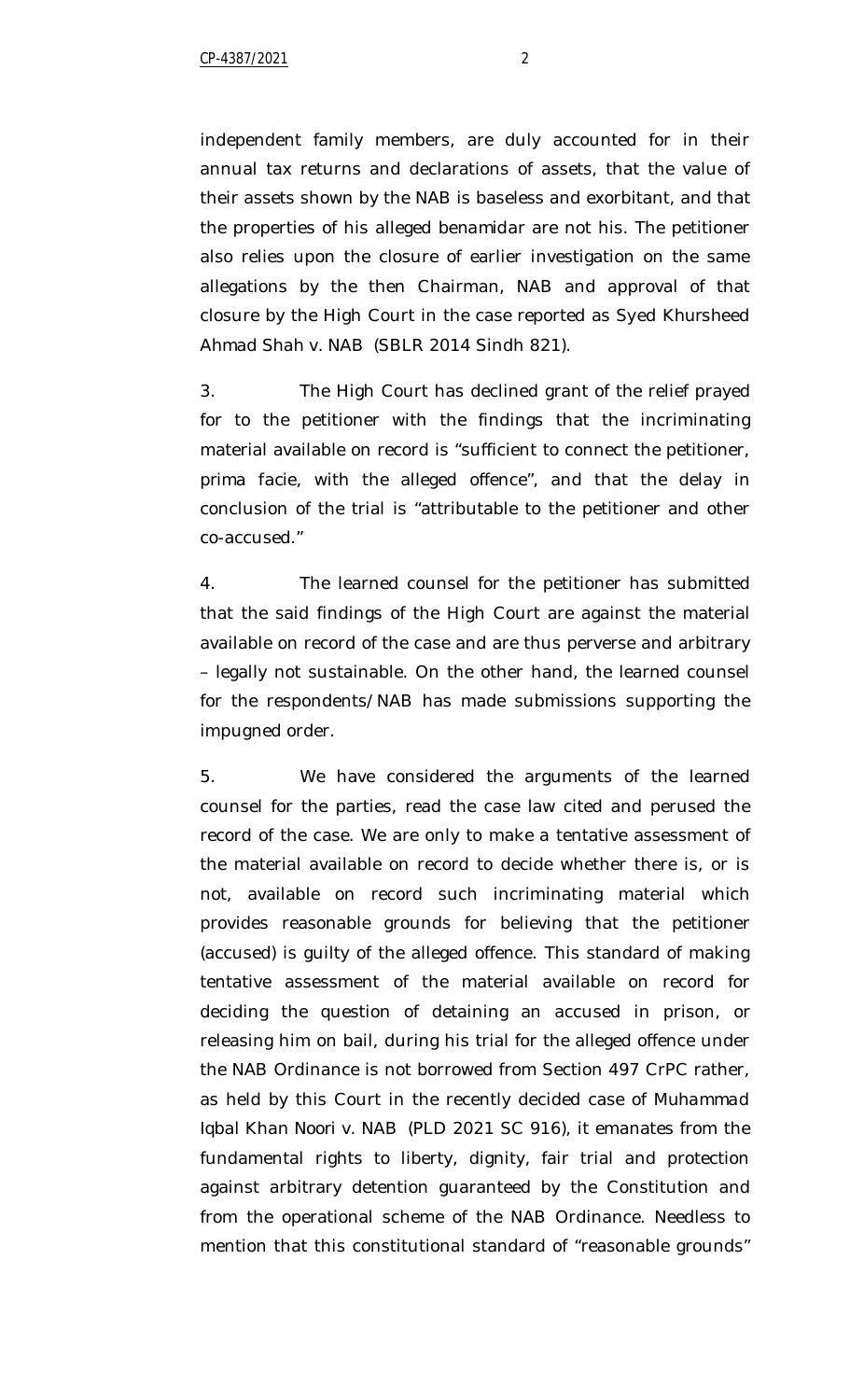for depriving a person from his said fundamental rights is to be read in all laws dealing or interfering with his liberty. The material on which tentative assessment is to be made by the court includes material both for and against the accused collected during investigation: see *Khalid Javed v. State* (PLD 1978 SC 256).

6. Although the NAB has not referred to the substantial material as to the assets of the petitioner and his family members and their sources of income which has now been collected and was not available with the NAB in the earlier investigation, still we have made a fresh tentative assessment of the material available on record of the case, in the interest of justice, to satisfy ourselves whether there is incriminating material available on record which provides reasonable grounds for believing that the petitioner is guilty of the alleged offence. Having done so, we find that there is no sufficient incriminating material to show that the properties held by the persons who are not the family members of the petitioner, but are alleged to be his *benamidar*, are actually of the petitioner. Although, as held by the constitutional courts of the country that a number of factors are to be considered to determine the question whether a particular transaction is *benami* in character yet perhaps the most crucial factors, in the criminal law context are: (i) who is in actual possession, or control of possession, of the property, and (ii) who receives the profits arising out of the property. The NAB has failed to deal with these factors nor has pointed out to us, any material, which could reasonably show that the properties alleged to be held by the petitioner, in name of other persons, as his *benamidar*, are in his actual or constructive possession and/or he receives the profits of those properties.

7. So far as the value of the assets/properties in names of the petitioner and of his family members are concerned, we find that the NAB has determined the same by rejecting their value mentioned in the registered sale deeds without any solid lawful basis, to make a case that their assets are disproportionate to their known sources of income. What is more disturbing is that it has not been specified whether the value determined by the NAB is that of the time when the said properties were purchased by the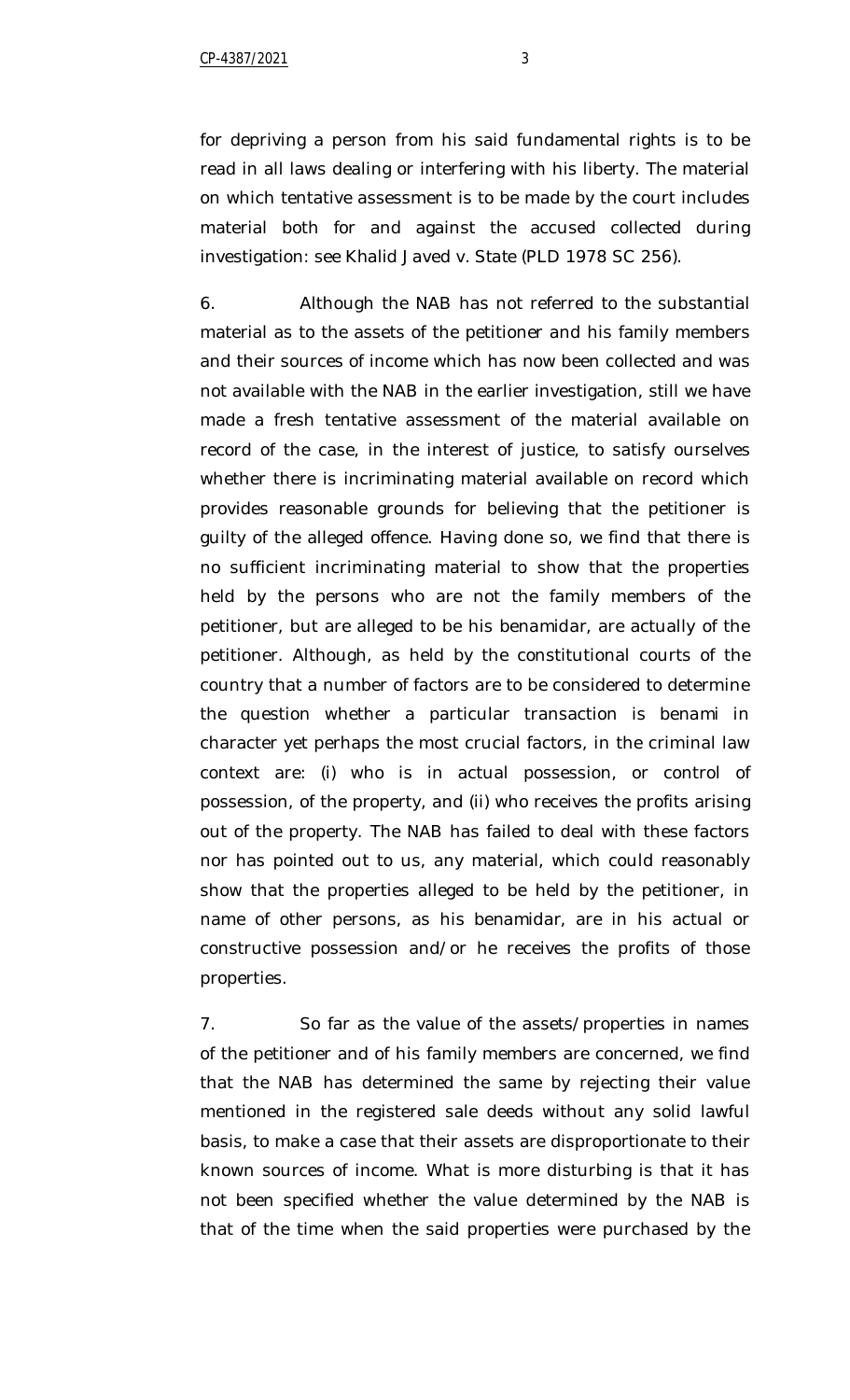petitioner and his family members, or the same is their current value. Needless to mention that it is the value of the property at the time of its purchase which is to be compared with the known sources of income of the purchaser at the time of that purchase for determining whether or not the purchase of that property is disproportionate to his sources of income. Further, the NAB has not estimated the agricultural income of the petitioner in accordance with the provisions of rule 3 of the West Pakistan Land Revenue Assessment Rules 1968, nor has included the same in his known sources of the income. As for the transactions of amount credited and debited in the bank accounts of the petitioner and his family members, the petitioner has taken the stance that all the said accounts are disclosed and accounted for in their annual income tax returns and declarations of assets, and the NAB has not pointed out any material available on record to rebut that stance of the petitioner. There is thus no such tangible, sufficient incriminating material available on record of the case against the petitioner which would lead to inference of the guilt of the petitioner for commission of the offence alleged against him; there are, therefore, at this stage no reasonable grounds for believing that the petitioner is guilty of the alleged offence.

8. While the petitioner is found entitled to the grant of bail on merits as discussed above, even as to the delay in conclusion of the trial he cannot be blamed therefor. The petitioner was arrested in the present case on 18.09.2019 and facing trial on an interim reference. Since his arrest a period of more than two years has lapsed but the NAB is yet to file the final reference, thus, the conclusion of the trial is not in sight for no fault of the petitioner. Such a long delay does constitute "inordinate and unconscionable delay", as held in *Talat Ishaq v. NAB* (PLD 2019 SC 112), justifying the release on bail of the petitioner pending his trial even on this ground as well. It must be remembered that in criminal law, everybody including the co-accused is liable only for his own acts and omissions, not of others. Even otherwise, in a case where the NAB has been unable to show sufficient incriminating material to the Court to justify the detention of the accused, depriving the accused of his liberty and freedom even for